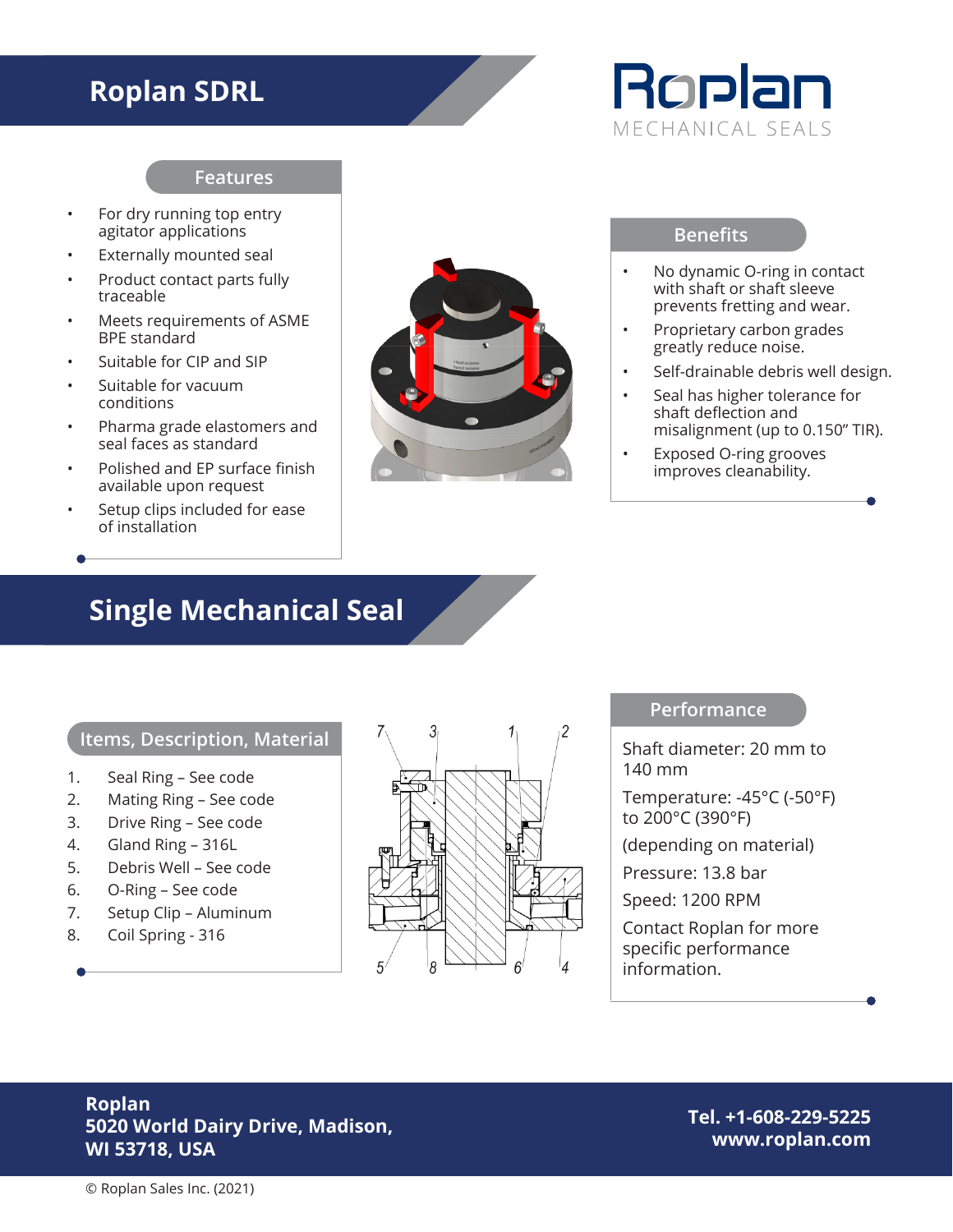# **Dimensions**



| Shaft<br>Size | d1                            | d2     | h     | D <sub>1</sub>   | D <sub>2</sub> | D <sub>3</sub> | н      | <b>RD</b> | OD  | S   | A <sub>1</sub> |
|---------------|-------------------------------|--------|-------|------------------|----------------|----------------|--------|-----------|-----|-----|----------------|
|               | Without<br><b>Debris Well</b> |        |       | With Debris Well |                |                |        |           |     |     |                |
| 20            | 45                            | 60.33  | 75.11 | 53.98            | 66.68          | 47.2           | 98.4   | 113.6     | 120 | 9.5 | 100            |
| 25            | 47                            | 63.5   |       | 57.15            | 69.85          | 52.2           |        | 118.6     | 125 |     | 105            |
| 28            | 50                            | 66.68  |       | 60.33            | 73.03          | 55.2           |        | 121.6     | 128 |     | 108            |
| 30            | 55                            | 69.85  |       | 63.5             | 76.2           | 57.2           |        | 123.6     | 130 |     | 110            |
| 32            | 57                            | 73.03  |       | 66.68            | 79.38          | 59.2           |        | 125.6     | 132 |     | 112            |
| 35            | 60                            | 76.2   |       | 69.85            | 82.55          | 62.2           |        | 128.6     | 135 |     | 115            |
| 38            | 63                            | 76.2   |       | 69.85            | 82.55          | 62.2           |        | 131.6     | 138 |     | 118            |
| 40            | 65                            | 79.38  |       | 73.03            | 85.73          | 67.2           |        | 133.6     | 140 |     | 120            |
| 45            | 70                            | 85.73  |       | 79.38            | 92.08          | 72.2           |        | 143.6     | 150 |     | 123            |
| 48            | 73                            | 88.9   |       | 82.55            | 95.25          | 75.2           |        | 148.6     | 155 |     | 125            |
| 50            | 73                            | 88.9   |       | 82.55            | 95.25          | 75.2           |        | 148.6     | 155 |     | 125            |
| 55            | 80                            | 95.25  |       | 88.9             | 101.6          | 82.2           |        | 153.6     | 160 |     | 130            |
| 60            | 85                            | 98.43  |       | 92.08            | 104.78         | 87.2           |        | 158.6     | 165 |     | 138            |
| 65            | 90                            | 104.78 |       | 98.43            | 111.13         | 92.2           |        | 163.6     | 170 |     | 140            |
| 70            | 95                            | 111.13 |       | 104.78           | 120.65         | 97.2           |        | 168.6     | 175 |     | 145            |
| 75            | 100                           | 114.3  |       | 107.95           | 127            | 102.2          |        | 173.6     | 180 |     | 150            |
| 80            | 105                           | 127    |       | 114.3            | 133.35         | 107.2          |        | 178.6     | 185 |     | 155            |
| 85            | 110                           | 133.35 |       | 120.65           | 139.7          | 112.2          |        | 183.6     | 190 | 14  | 165            |
| 90            | 115                           | 139.7  |       | 127              | 146.05         | 117.2          |        | 193.6     | 200 |     | 168            |
| 95            | 120                           | 139.7  |       | 127              | 146.05         | 122.2          | 104.75 | 198.6     | 205 |     | 170            |
| 100           | 125                           | 146.05 |       | 133.35           | 152.4          | 127.2          |        | 203.6     | 210 |     | 175            |
| 105           | 130                           | 152.4  |       | 139.7            | 158.75         | 132.2          |        | 208.6     | 215 |     | 180            |
| 110           | 135                           | 158.75 |       | 146.05           | 165.1          | 137.2          |        | 213.6     | 220 |     | 190            |
| 120           | 145                           | 165.1  |       | 152.4            | 171.45         | 142.2          |        | 223.6     | 230 |     | 195            |
| 125           | 150                           | 171.45 |       | 158.75           | 171.45         | 152.2          |        | 233.6     | 240 |     | 205            |
| 130           | 160                           | 177.8  |       | 165.1            | 184.15         | 157.2          |        | 243.6     | 250 |     | 215            |
| 140           | 170                           | 190.5  |       | 177.8            | 177.8          | 167.2          |        | 253.6     | 260 |     | 225            |







#### **Roplan 5020 World Dairy Drive, Madison, WI 53718, USA**

**Tel. +1-608-229-5225 www.roplan.com**